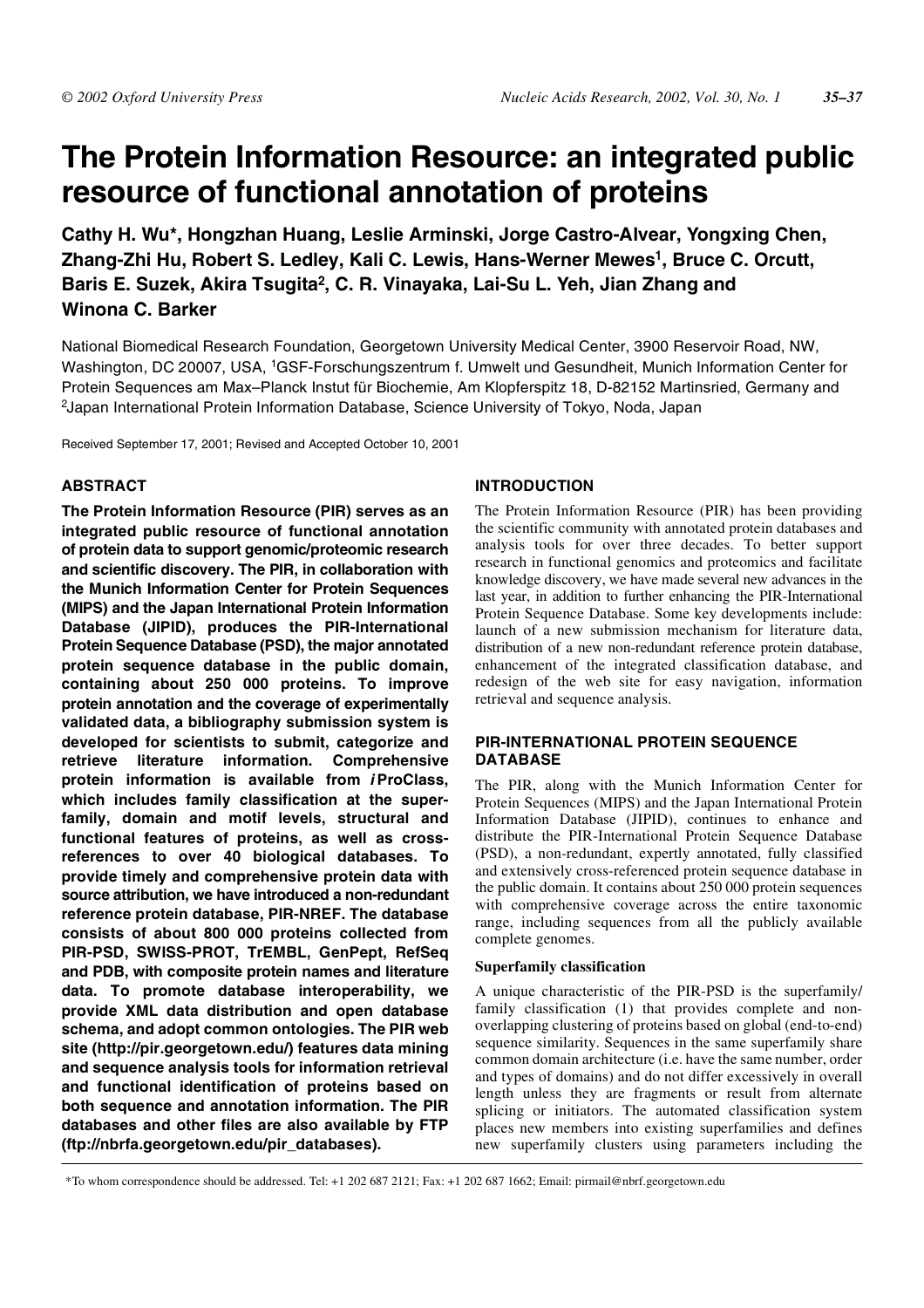percentage of sequence identity, overlap length ratio, distance to neighboring superfamily clusters, and overall domain arrangement. Currently, >99% of sequences are classified into families of closely related sequences (at least 45% identical), and over two-thirds of sequences are classified into over 33 000 superfamilies. The automated classification is being augmented by manual curation of superfamilies, starting with those containing at least one definable domain, to provide superfamily names, brief descriptions, bibliography, list of representative and seed members, as well as domain and motif architecture characteristic of the superfamily.

## **Bibliography submission and literature mapping**

Linking protein data to literature data that describes or characterizes the proteins is crucial for us to increase the amount of experimentally verified data and to improve the quality of protein annotation. Attribution of protein annotations to validated experimental sources provides effective means to avoid propagation of errors that may have resulted from large-scale genome annotation. We have developed a bibliography submission system for the scientific community to submit, categorize and retrieve literature information for PSD protein entries. The submission interface guides users through steps in mapping the paper citation to given protein entries, entering the literature data, and summarizing the literature data using categories such as genetics, tissue/cellular localization, molecular complex or interaction, function, regulation and disease. Also included is a literature information page that provides literature data mining and displays both references cited in PIR and submitted by users.

## **INTEGRATED PROTEIN CLASSIFICATION DATABASE**

The *i*ProClass (integrated Protein Classification) database (2) is designed to provide comprehensive descriptions of all proteins and to serve as a framework for data integration in a distributed networking environment. The database describes family relationships at both global (whole protein) and local (domain, motif, site) levels, as well as structural and functional classifications and features of proteins. The current version (Release 1.0, August 2001) consists of more than 270 000 nonredundant PIR-PSD and SWISS-PROT proteins organized with more than 33 000 PIR superfamilies, 100 000 families, 3400 PIR homology and Pfam domains (3), 1300 ProClass/ProSite motifs (4,5), 280 PIR post-translational modification sites, and links to over 40 databases of protein families, structures, functions, genes, genomes, literature and taxonomy. Protein sequence and superfamily summary reports provide rich annotations such as membership information with length, taxonomy and keyword statistics, extensive cross-references and graphical display of domain and motif regions. Directly linked to the *i*ProClass sequence report are two additional PIR databases, ASDB and RESID (6). PIR-Annotation and Similarity Database (ASDB) lists pre-computed, biweekly updated FASTA neighbors of all PSD sequences with annotation information and graphical displays of sequence similarity matches. PIR-RESID documents over 280 post-translational modifications and links to PSD entries containing either experimentally determined or computationally predicted modifications with evidence tags. Future versions of *i*ProClass and ASDB will be based on the new PIR Non-redundant Reference Protein database (NREF).

#### **PIR-NREF**

As a major resource of protein information, one of our primary aims is to provide a timely and comprehensive collection of all protein sequence data that keeps pace with the genome sequencing projects and contains source attribution and minimal redundancy. The PIR-NREF protein database includes sequences from PIR, SWISS-PROT (7), TrEMBL (7), RefSeq (8), GenPept, PDB (9) and other protein databases. The NREF entries, each representing an identical amino acid sequence from the same source organism redundantly presented in one or more underlying protein databases, can serve as the basic unit for protein annotation. The NCBI taxonomy (http://www.ncbi.nlm.nih.gov/Taxonomy/taxonomyhome.html/) is used as the ontology for matching source organism names at the species or strain (if known) levels. The NREF report provides source attribution (containing protein IDs, accession numbers and protein names from underlying databases), in addition to taxonomy, amino acid sequence and composite literature data. The composite protein names, including synonyms, alternate names and even misspellings, can be used to assist the ontology development on protein names and the identification of mis-annotated proteins. Related sequences, including identical sequences from different organisms and closely related sequences within the same organism, are also listed. The database presently consists of about 800 000 entries and is updated biweekly.

#### **AVAILABILITY**

#### **PIR web site**

The PIR web site (http://pir.georgetown.edu) (10) connects data mining and sequence analysis tools to underlying databases for exploration of protein information and discovery of new knowledge. The site has been redesigned to include a user-friendly navigation system and more graphical interfaces and analysis tools. The PIR-PSD and *i*ProClass pages represent primary entry points in the PIR web site. A list of the major PIR pages is shown in Table 1.

The PIR-PSD interface provides entry retrieval, batch retrieval, basic or advanced text searches, and various sequence searches. The *i*ProClass interface also includes both sequence and text searches. The BLAST search (11) returns best-matched proteins and superfamilies, while peptide match allows protein identification based on peptide sequences. Text search involves direct search of the underlying Oracle tables using unique identifiers or combinations of text strings. The NREF database is searchable by BLAST search, peptide match and direct report retrieval based on the NREF ID or the entry identifiers of the source databases. Other sequence searches supported on the PIR web site include FASTA (12), pattern matching, hidden Markov model (HMM) (13) domain and motif search, Smith–Waterman (14) pair-wise alignment, CLUSTALW (15) multiple alignment and GeneFIND (16) family identification.

#### **PIR FTP site**

The PIR anonymous FTP site (ftp://nbrfa.georgetown.edu/ pir\_databases) provides direct file transfer. Files distributed include the PIR-PSD (quarterly release and interim updates), PIR-NREF, other auxiliary databases, other documents, files